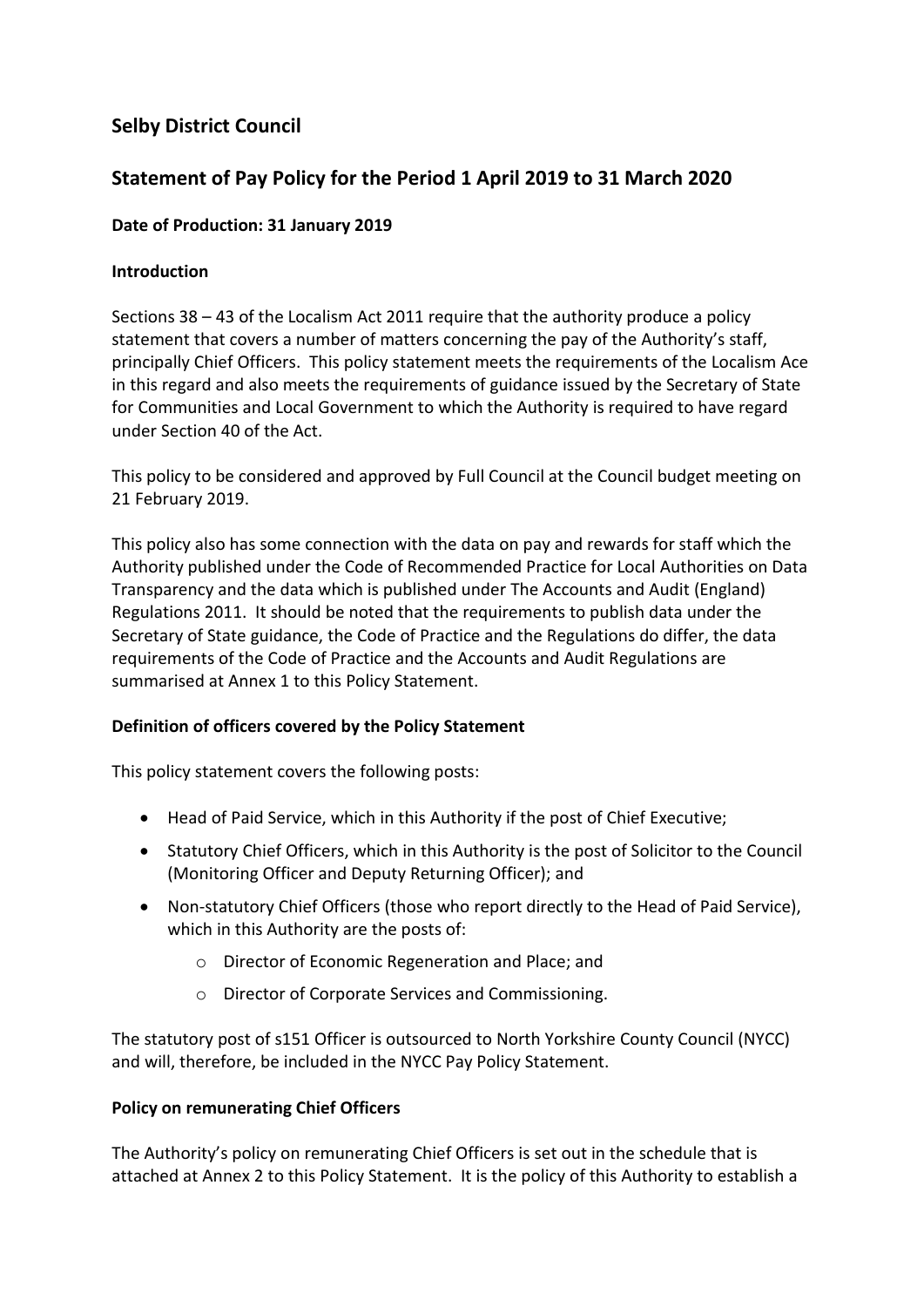remuneration package for each Chief Officer post that is sufficient to attract and retain staff of the appropriate skills, knowledge, experience, abilities and qualities that is consistent with the Authority's requirements of the post in question at the relevant time.

## **Policy on remunerating the lowest paid in the workforce**

The Authority applies terms and conditions of employment that have been negotiated and agreed through appropriate collective bargaining mechanisms (national or local) or as a consequence of Authority decisions, these are then incorporated into contracts of employment. The lowest pay point in this Authority relates to the new spinal column point 1, currently £17,364 per annum, thus becoming an hourly rate of pay of £9.00 per hour. This pay point is determined by the Authority as part of the pay salary bands for employees employed on Local Government Services Terms and Conditions. The pay rate is increased in accordance with any pay settlements which are reached through the National Joint Council (NJC) for Local Government Services.

## **Policy on the relationship between Chief Officer remuneration and that of other staff**

The highest paid salary in this Authority is £109,767 which is paid to the Chief Executive. The average median salary is £23,576. The ratio between the two salaries (the 'pay multiple') is 4.66:1.

This Authority does not have a policy on maintaining or reaching a specific 'pay multiple'.

Senior Officers' salaries are subject to review and all other employees are subject to pay rates determined in accordance with National Conditions of Services and local pay determination.

The Authority's approach to the payment of all staff is to pay that which the Authority needs to pay to recruit and retain staff with the skills, knowledge, experience, abilities and qualities needed for the post in question at the relevant time, and to ensure that the Authority meets any contractual requirements for staff including the application of any local or national collective agreements, or Authority decisions, regarding pay.

## **Policy on other aspects of Chief Officer remuneration**

Other aspects of Chief Officer remuneration are appropriate to be covered by this Policy Statement. These other aspects are defined as recruitment, pay increases, additions to pay, performance related pay, earn back, bonuses, termination payments, transparency and reemployment when in receipt of an LGPS pension of a redundancy/severance payment. These matters are addressed in the schedule that is attached at Annex 2 to this Policy **Statement** 

## **Approval of Salary Packages in excess of £100k**

The Authority will ensure that, at the latest before an offer of appointment is made, any salary package for any post that is in excess of £100k will be considered by Full Council. The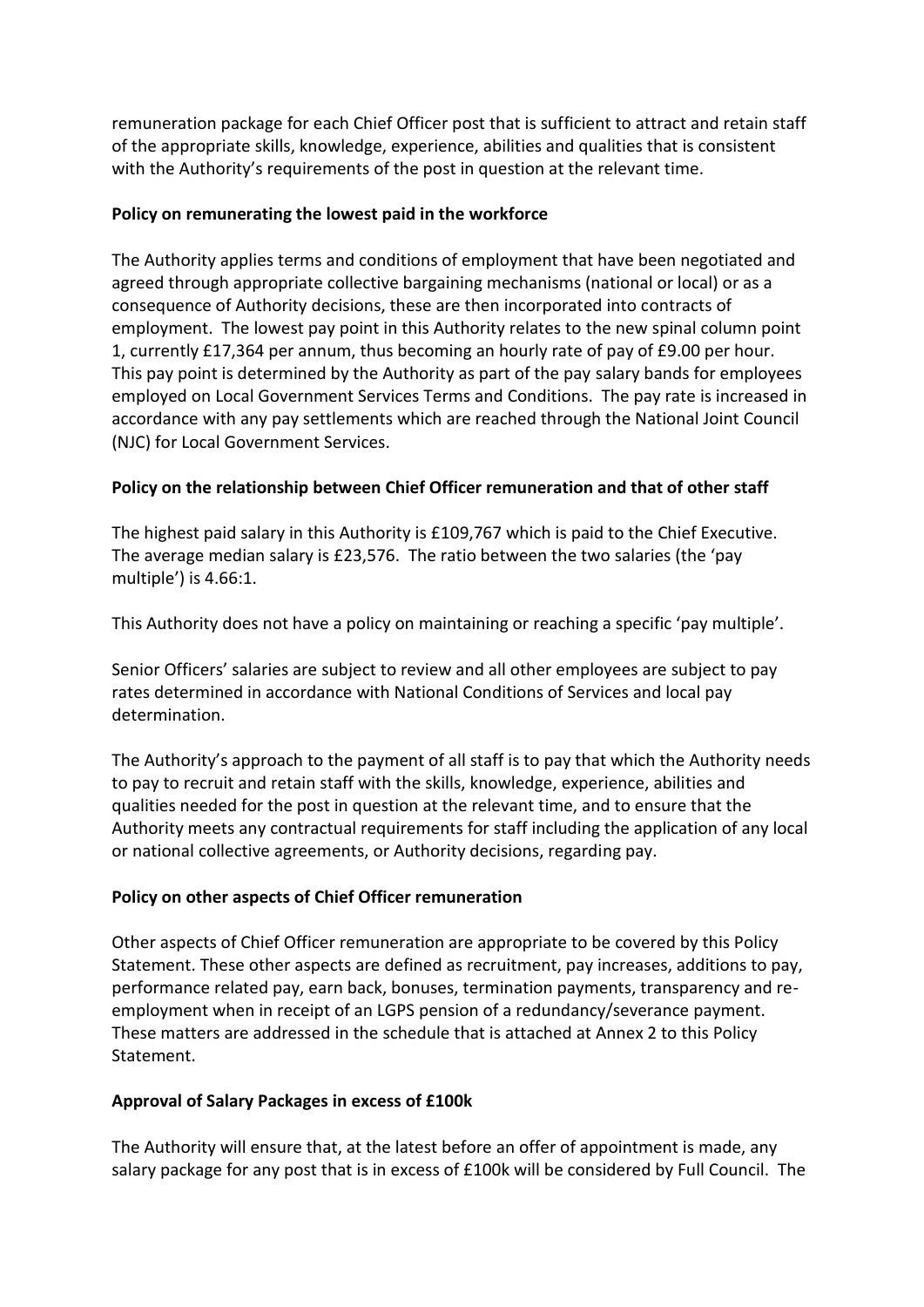salary package will be defined as base salary, any bonuses, fees, routinely payable allowances and benefits in kind that are due under the contract.

### **Flexibility to address recruitment issues for vacant posts**

In the vast majority of circumstances, the provisions of this Policy Statement will enable the Authority to ensure that it can recruit effectively to any vacant post. There may be exceptional circumstances when there are recruitment difficulties for a particular post and where there is evidence that an elements or elements of the remuneration package are not sufficient to secure an effective appointment.

This Policy Statement recognises that this situation may arise in exceptional circumstances and, therefore, a departure from this Policy can be implemented without having to seek Full Council approval for a change to the Policy Statement. Such a departure from this Policy will be expressly justified in each case and will be approved through an appropriate Authority decision making route.

### **Amendments to the policy**

It is anticipated that this Policy will not need to be amended during the period it covers (1 April 2019 to 31 March 2020). However, if circumstances dictate that a change of Policy is considered to be appropriate during the year, a revised draft Policy will be presented to Full Council for consideration.

#### **Policy for future years**

This Policy Statement will be review each year and will be presented to Full Council each year for consideration in order to ensure that a Policy is in place for the Authority prior to the start of each financial year.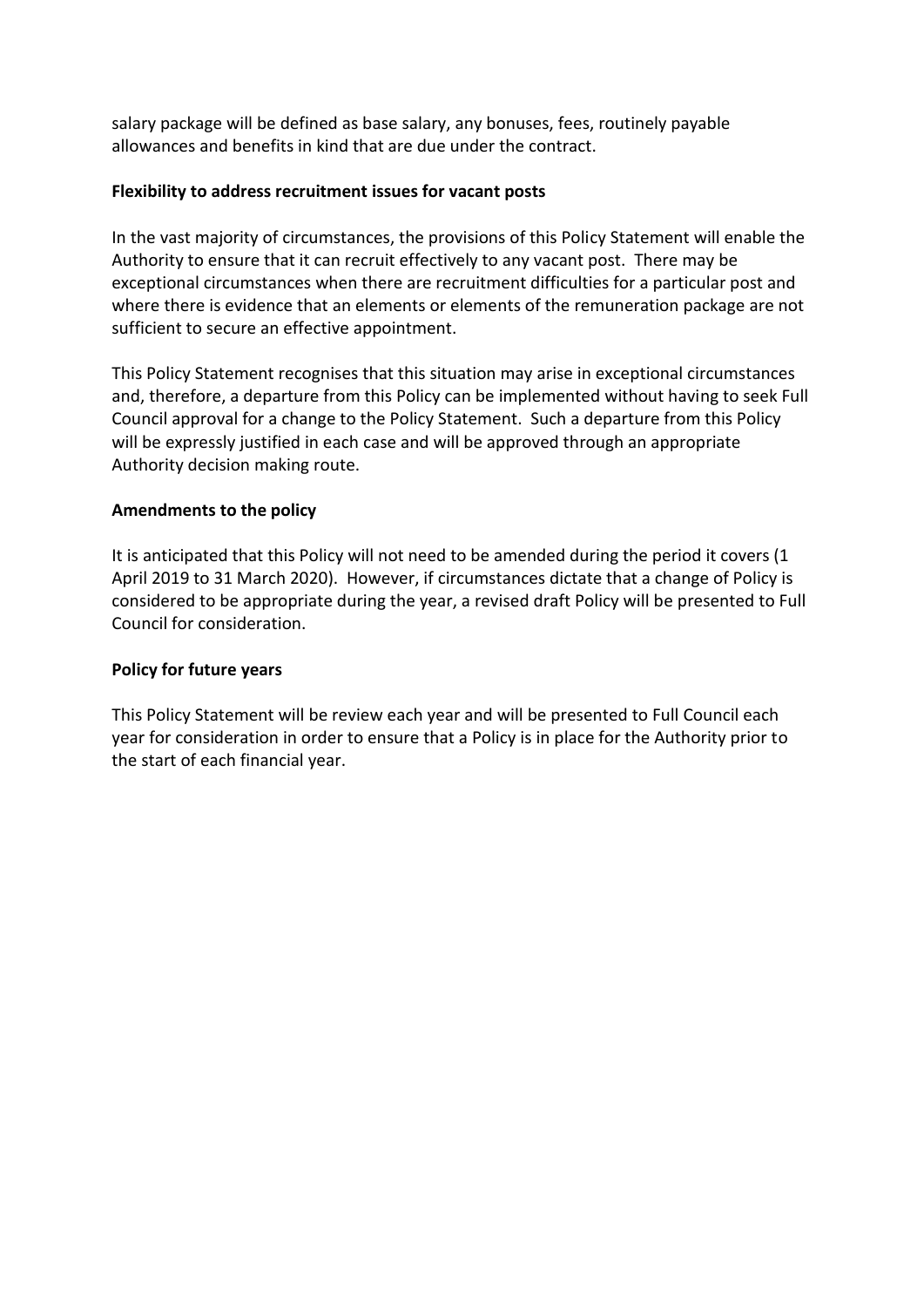## **Data Requirements of the Code of Practice and the Accounts and Audit Regulations**

The Secretary of State for Communities and Local Government Code of Recommended Practice for Local Authorities on Data Transparency indicates that Local Authorities should publish the following data concerning staff:

- Salaries, names (with an option for individuals to refuse to consent to this), job descriptions, responsibilities, budgets (including overall salary cost of staff reporting), and the number of staff in receipt of a salary of more than £58,200;
- An organisational chart of the staff structure of the Authority including salary bands and details of current vacant posts; and
- $\bullet$  The 'pay multiple' the ratio between the highest paid salary and the median average salary of the whole Authority workforce.

The Accounts and Audit (England) Regulations 2011 require that the following data is included in the Authority's accounts:

- Numbers of employees with a salary above £50k per annum (pro-rata for part-time staff) in multiples of £5k;
- Job title, remuneration and employer pension contributions for Senior Officers. Senior Officers are defined as Head of Paid Service, Statutory Chief Officers and Nonstatutory Chief Officers by reference to Section 2 of the 1989 Local Government & Housing Act; and
- Names of employees paid over £150k per annum.

For the above, remuneration is to include:

- Salary, fees or allowances for the current and previous year;
- Bonuses paid or receivable for the current and previous year;
- Expenses paid in the previous year;
- Compensation for loss of employment paid to or receivable, or payments made in connection with loss of employment; and
- Total estimated value of non-cash benefits that are emoluments of the person.

For the above, pension contributions to include:

- The amount driven by the Authority's set employer contribution rate; and
- Employer costs incurred relating to any increased membership or award of additional pension.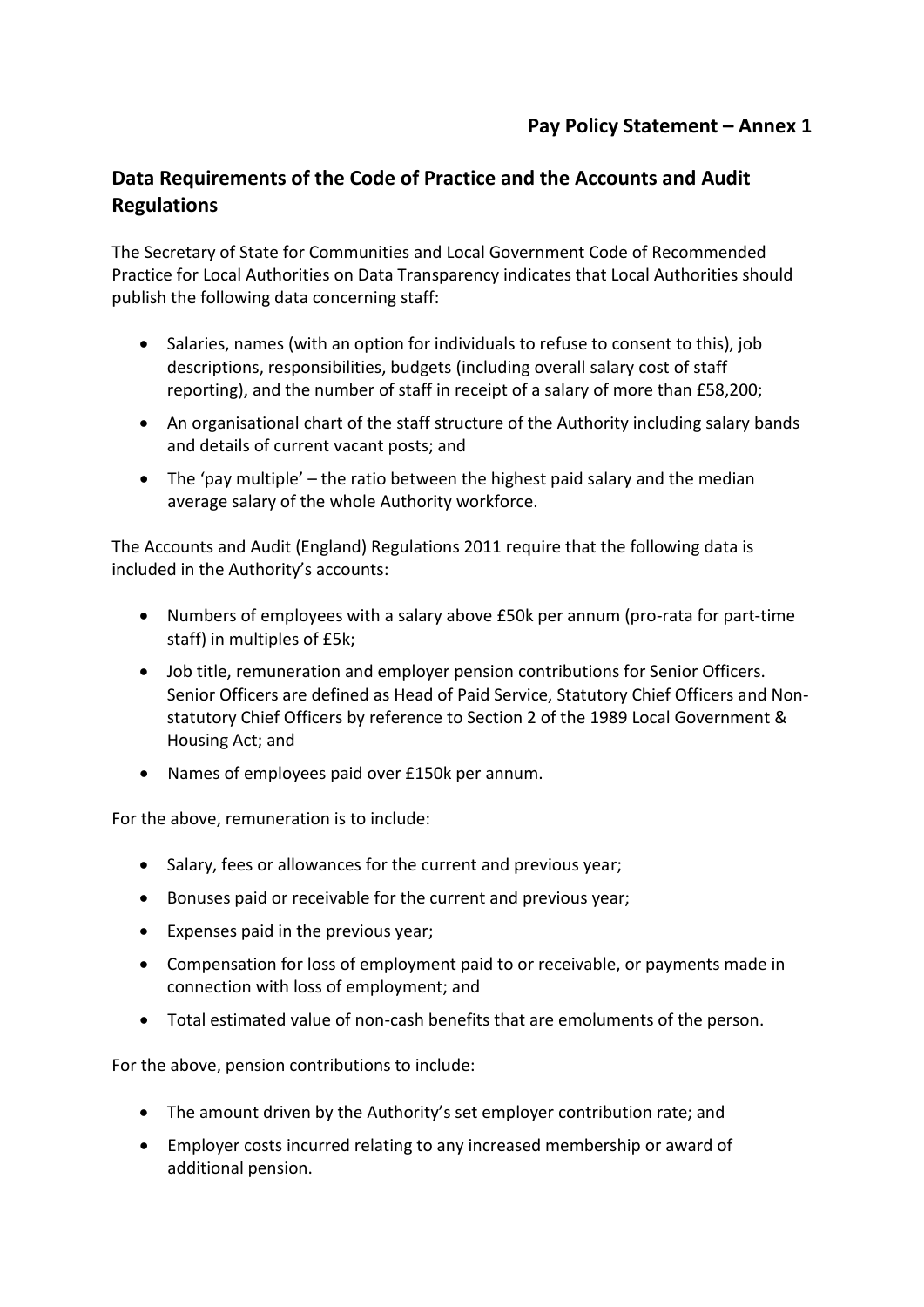Posts which attract a remuneration package of over £50k are listed below:

- Chief Officers:
	- o Chief Executive
	- o Director of Economic Regeneration and Place
	- o Director of Corporate Services and Commissioning
	- o Solicitor to the Council (Monitoring Officer and Deputy Returning Officer)
- Deputy Chief Officers:
	- o Head of Business Development and Improvement
	- o Head of Commissioning, Contracts and Procurement
	- o Head of Community, Partnerships and Customers
	- o Head of Economic Development and Regeneration
	- o Head of Operational Services
	- o Head of Planning
	- o Democratic Services Manager\*\*

\*\*Note: whilst a Deputy Chief Officer, this post does not attract a remuneration package of over £50k.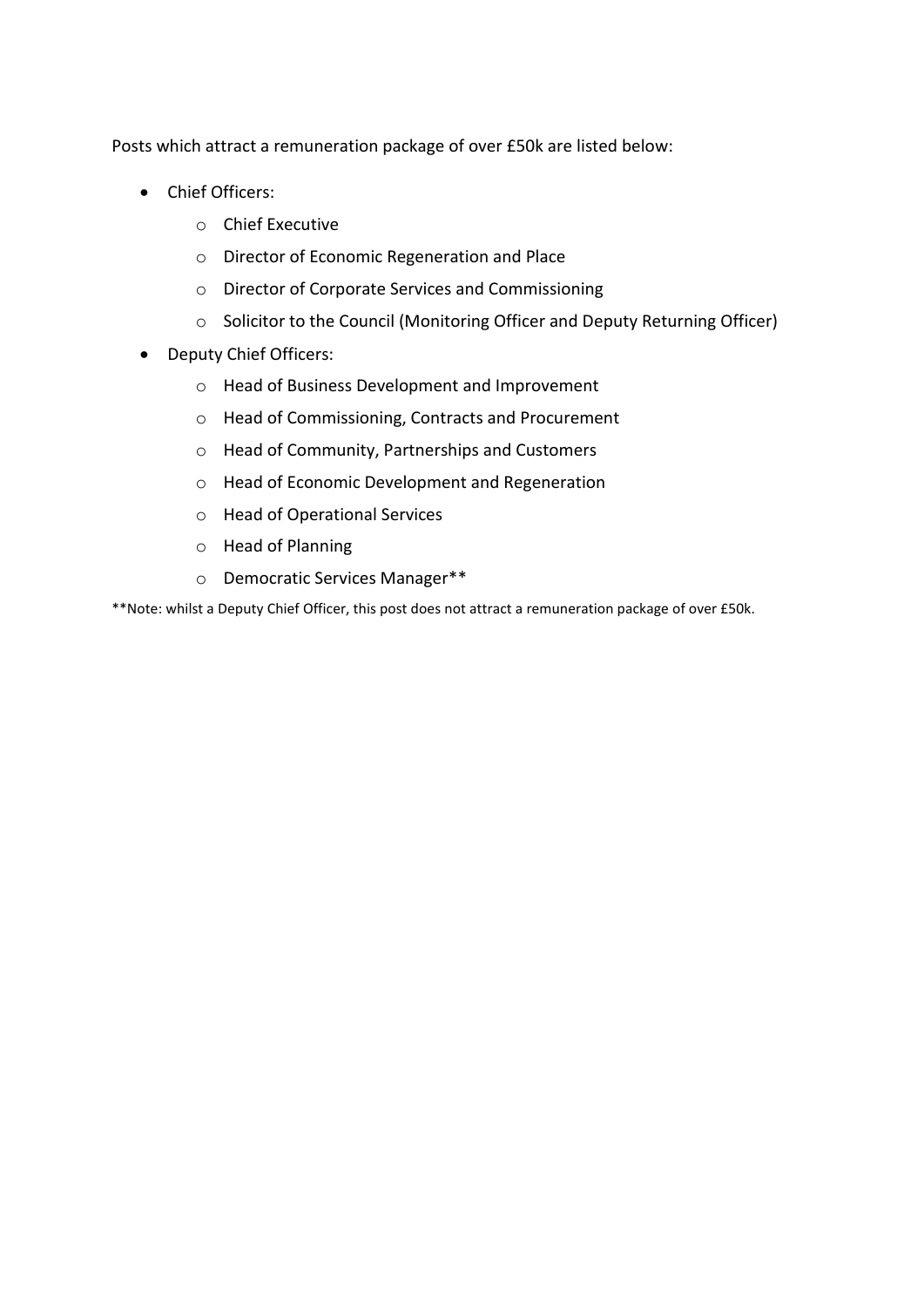# **Schedule of remuneration for Chief Officers**

| Post:                 | <b>Chief Executive</b>                                                             |
|-----------------------|------------------------------------------------------------------------------------|
| <b>Base Salary:</b>   | £109,767 – as part of the Better Together collaborative agreement between Selby    |
|                       | District Council (SDC) and North Yorkshire County Council (NYCC), there is a joint |
|                       | role of Chief Executive (SDC) and Assistant Chief Executive (NYCC). SDC's          |
|                       | contribution is £87,814 and NYCC's contribution is £21,953 per annum.              |
| <b>Essential Car</b>  | Up to £963 per annum is payable for this (dependent on the vehicle's cubic         |
| User (Lump            | capacity).                                                                         |
| Sum):                 |                                                                                    |
| Expenses:             | Travel and other expenses are reimbursed through normal Authority procedures.      |
| Bonuses:              | The terms of the contract of employment do not provide for the payment of          |
|                       | bonuses.                                                                           |
| PRP:                  | N/A                                                                                |
| Earn-back:            | The terms of the contract of employment do not provide for an element of base      |
|                       | salary to be held back related to performance.                                     |
| Honoraria:            | Honoraria payments for any increased duties and responsibilities are reimbursed    |
|                       | through normal Authority procedures.                                               |
| Ex-gratia             | There are no plans for the post holder to receive any ex-gratia payments.          |
| Payments:             |                                                                                    |
| <b>Election Fees:</b> | Election duty fees are paid to the post holder when due.                           |
| Joint Authority       | There are no payments related to joint Authority duties.                           |
| Duties:               |                                                                                    |
| Severance             | The Authority's normal policies regarding redundancy and early retirement apply to |
| Arrangements:         | the post holder. No payments were made in the last year, and none are anticipated  |
|                       | for 2019/2020.                                                                     |

| Post:                 | <b>Director of Economic Regeneration and Place</b>                                 |
|-----------------------|------------------------------------------------------------------------------------|
| Base Salary:          | £77,954 plus supplement of £5,000                                                  |
| <b>Essential Car</b>  | Up to £963 per annum is payable for this (dependent on the vehicle's cubic         |
| User (Lump            | capacity).                                                                         |
| Sum):                 |                                                                                    |
| Expenses:             | Travel and other expenses are reimbursed through normal Authority procedures.      |
| Bonuses:              | The terms of the contract of employment do not provide for the payment of          |
|                       | bonuses.                                                                           |
| PRP:                  | N/A                                                                                |
| Earn-back:            | The terms of the contract of employment do not provide for an element of base      |
|                       | salary to be held back related to performance.                                     |
| Honoraria:            | Honoraria payments for any increased duties and responsibilities are reimbursed    |
|                       | through normal Authority procedures.                                               |
| Ex-gratia             | There are no plans for the post holder to receive any ex-gratia payments.          |
| Payments:             |                                                                                    |
| <b>Election Fees:</b> | Election duty fees are paid to the post holder when due.                           |
| Joint Authority       | There are no payments related to joint Authority duties.                           |
| Duties:               |                                                                                    |
| Severance             | The Authority's normal policies regarding redundancy and early retirement apply to |
| Arrangements:         | the post holder. No payments were made in the last year, and none are anticipated  |
|                       | for 2019/2020.                                                                     |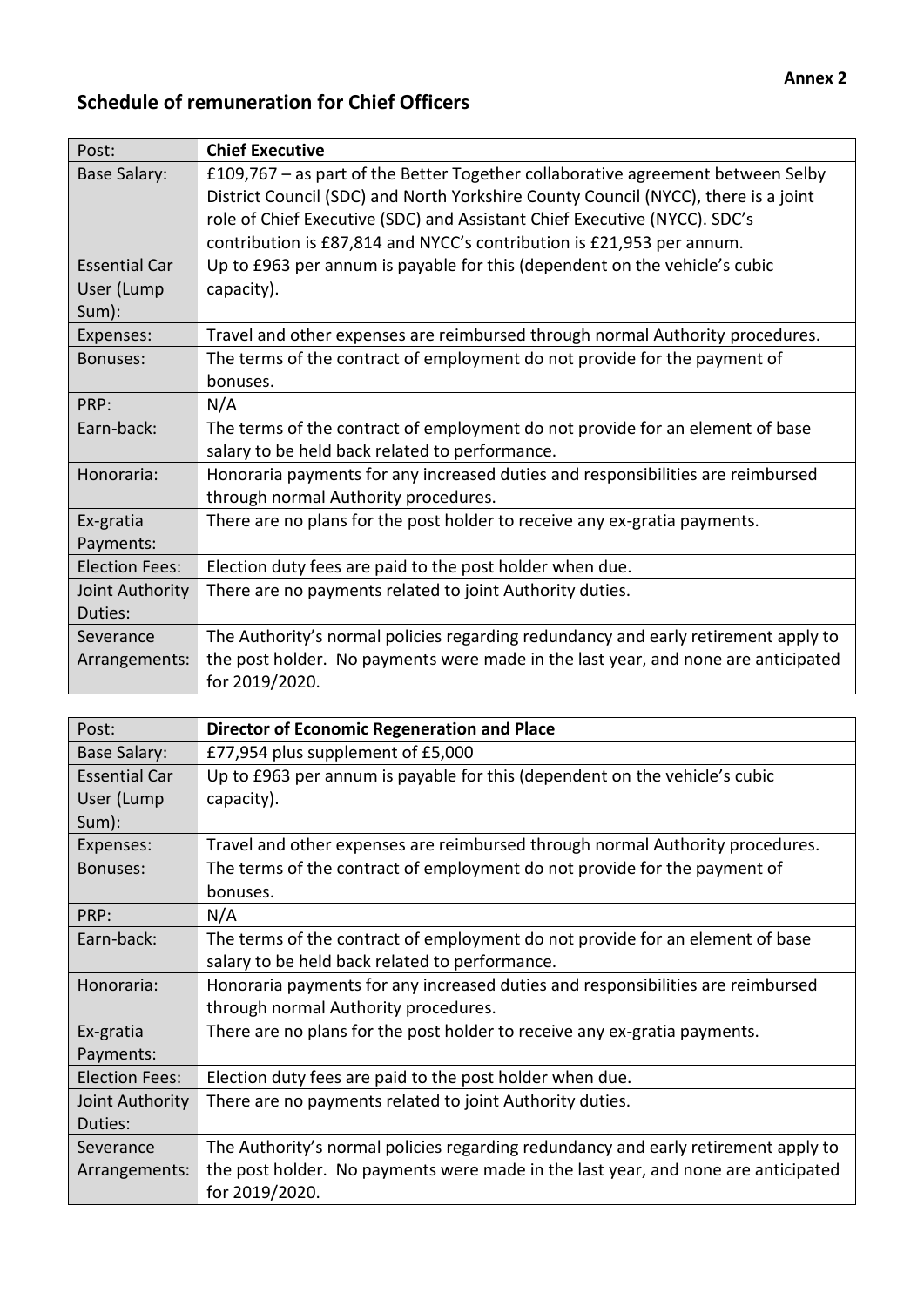| Post:                 | <b>Director of Corporate Services and Commissioning</b>                            |
|-----------------------|------------------------------------------------------------------------------------|
| <b>Base Salary:</b>   | £77,954 plus supplement of £5,000                                                  |
| <b>Essential Car</b>  | Up to £963 per annum is payable for this (dependent on the vehicle's cubic         |
| User (Lump            | capacity).                                                                         |
| Sum):                 |                                                                                    |
| Expenses:             | Travel and other expenses are reimbursed through normal Authority procedures.      |
| Bonuses:              | The terms of the contract of employment do not provide for the payment of          |
|                       | bonuses.                                                                           |
| PRP:                  | N/A                                                                                |
| Earn-back:            | The terms of the contract of employment do not provide for an element of base      |
|                       | salary to be held back related to performance.                                     |
| Honoraria:            | Honoraria payments for any increased duties and responsibilities are reimbursed    |
|                       | through normal Authority procedures.                                               |
| Ex-gratia             | There are no plans for the post holder to receive any ex-gratia payments.          |
| Payments:             |                                                                                    |
| <b>Election Fees:</b> | Election duty fees are paid to the post holder when due.                           |
| Joint Authority       | There are no payments related to joint Authority duties.                           |
| Duties:               |                                                                                    |
| Severance             | The Authority's normal policies regarding redundancy and early retirement apply to |
| Arrangements:         | the post holder. No payments were made in the last year, and none are anticipated  |
|                       | for 2019/2020.                                                                     |

| Post:                 | Solicitor to the Council (Monitoring Officer and Deputy Returning Officer)         |
|-----------------------|------------------------------------------------------------------------------------|
| <b>Base Salary:</b>   | £60,842 plus supplement of £2,673 for Monitoring Officer duties.                   |
| <b>Essential Car</b>  | Up to £963 per annum is payable for this (dependent on the vehicle's cubic         |
| User (Lump            | capacity).                                                                         |
| Sum):                 |                                                                                    |
| Expenses:             | Travel and other expenses are reimbursed through normal Authority procedures.      |
| Bonuses:              | The terms of the contract of employment do not provide for the payment of          |
|                       | bonuses.                                                                           |
| PRP:                  | N/A                                                                                |
| Earn-back:            | The terms of the contract of employment do not provide for an element of base      |
|                       | salary to be held back related to performance.                                     |
| Honoraria:            | Honoraria payments for any increased duties and responsibilities are reimbursed    |
|                       | through normal Authority procedures.                                               |
| Ex-gratia             | There are no plans for the post holder to receive any ex-gratia payments.          |
| Payments:             |                                                                                    |
| <b>Election Fees:</b> | Election duty fees are paid to the post holder when due.                           |
| Joint Authority       | There are no payments related to joint Authority duties.                           |
| Duties:               |                                                                                    |
| Severance             | The Authority's normal policies regarding redundancy and early retirement apply to |
| Arrangements:         | the post holder. No payments were made in the last year, and none are anticipated  |
|                       | for 2019/2020.                                                                     |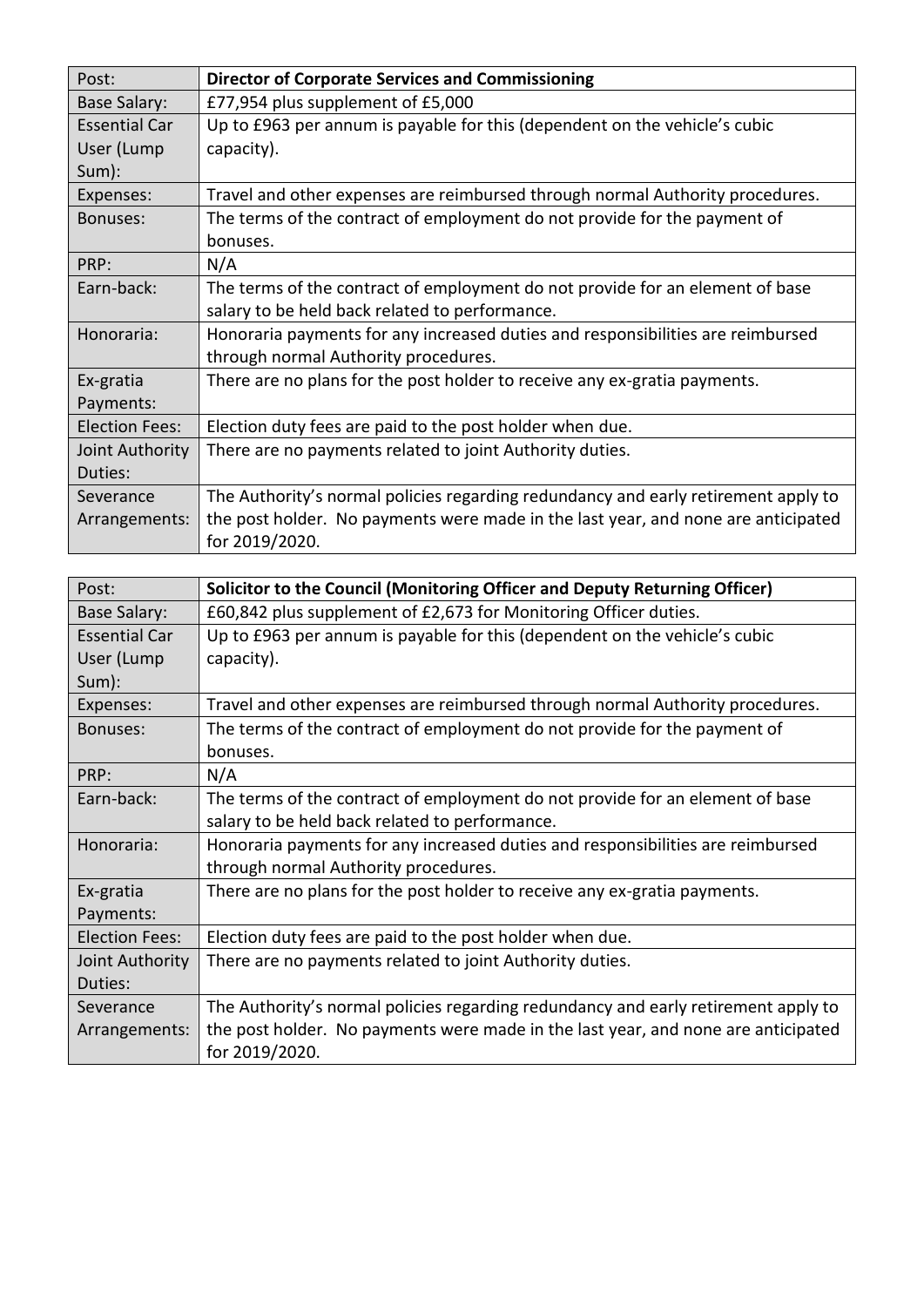## **Aspects of Chief Officer Remuneration and the Authority's Policy**

### **Recruitment**

These posts will be advertised and appointed at the appropriate and approved salary for the post in question unless there is good evidence that a successful appointment of a person with the required skills, knowledge, experience, abilities and qualities cannot be made without varying the remuneration package. In such circumstances, a variation to the remuneration package is appropriate under the Authority's policy and any variation will be approved through the appropriate Authority decision making process.

### **Pay Increases**

The Authority will apply any pay increases that are agreed by relevant national negotiating bodies and/or any pay increases that are agreed through local negotiations. The Authority will also apply any pay increases that are as a result of Authority decisions to significantly increase the duties and responsibilities of the post in question beyond the normal flexing of duties and responsibilities that are expected in senior posts.

### **Additions to Pay**

The Authority would not make additional payments beyond those specified in the contract of employment.

### **Performance Related Pay**

The Authority does not operate a performance related pay system.

## **Earn-Back (with-holding an element of base pay related to performance)**

The Authority does not operate an earn-back pay system as it believes that it has sufficiently strong performance management arrangements in place to ensure high performance from its senior officers. Any areas of under-performance are addressed rigorously.

#### **Bonuses**

The Authority does not pay bonus payments to senior officers.

#### **Termination Payments**

The Authority applies its normal redundancy payment arrangements to senior officers and does not have separate provisions for senior officers. The Authority also applies the appropriate pension regulations when they apply. The Authority has agreed policies in place on how it will apply any discretionary powers it has under pension regulations. Any costs that are incurred by the Authority regarding senior officers are published in the Authority accounts as required under the Accounts and Audit (England) Regulations 2011.

## **Transparency**

The Authority meets its requirements under the Localism Act, the Code of Practice on Data Transparency and the Accounts and Audit Regulations in order to ensure that it is open and transparent regarding senior officer remuneration.